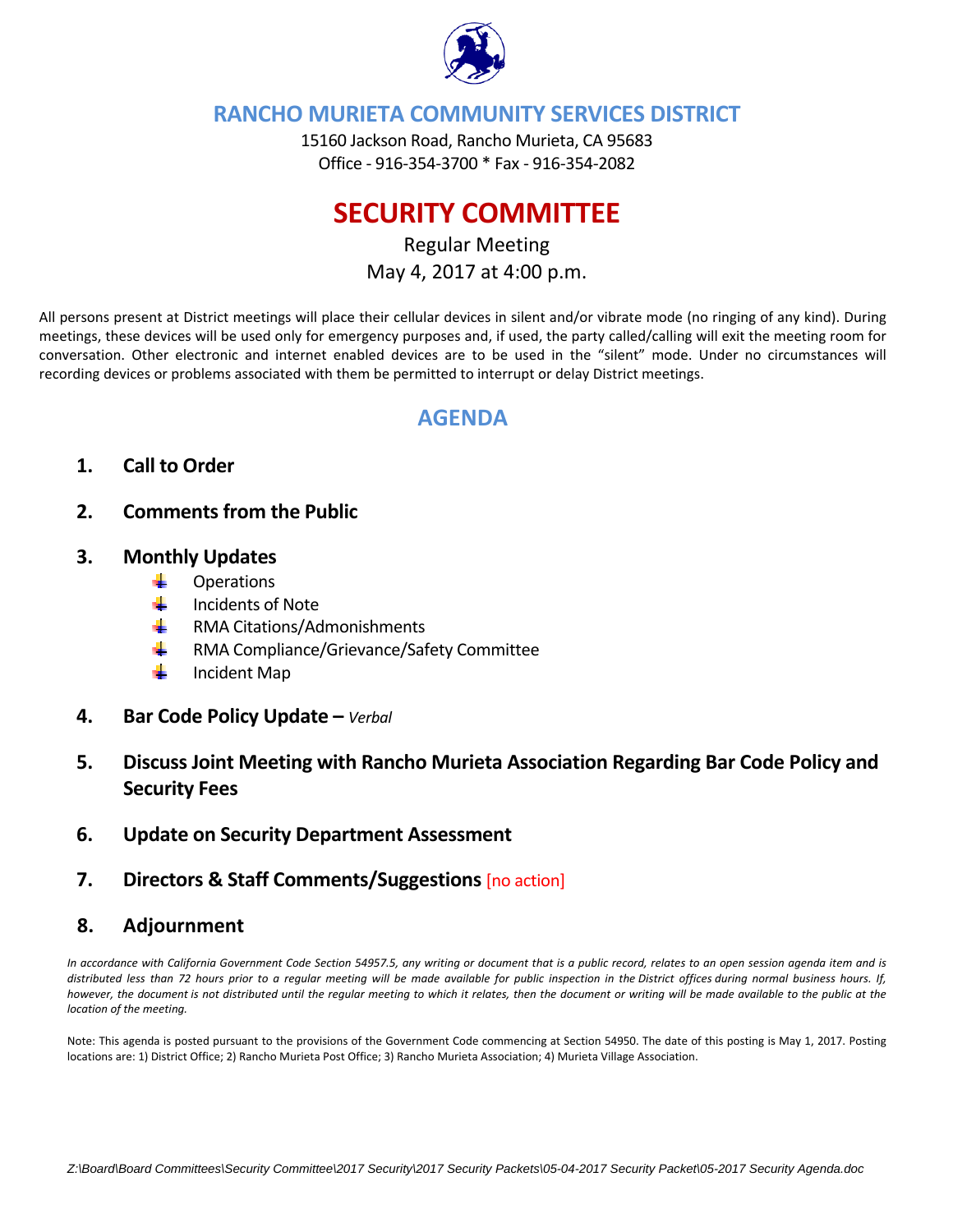### **MEMORANDUM**

| Date:    | May 4, 2017                                 |
|----------|---------------------------------------------|
| To:      | <b>Security Committee</b>                   |
| From:    | Paul Wagner, Security Chief                 |
| Subject: | Security Report for the Month of April 2017 |

#### **OPERATIONS**

Gate Officer Jeff Wurblun was promoted to Patrol Officer and began his training on April 15, 2017. Officer Wurblun has over 30 years of law enforcement experience with the Sacramento County Sheriff's Department (SSD). He will be a great addition to the Security Department.

\_\_\_\_\_\_\_\_\_\_\_\_\_\_\_\_\_\_\_\_\_\_\_\_\_\_\_\_\_\_\_\_\_\_\_\_\_\_\_\_\_\_\_\_\_\_\_\_\_\_\_\_\_\_\_\_\_\_\_\_\_\_\_\_\_\_\_\_\_\_\_\_\_\_\_\_\_\_\_\_\_\_\_\_\_\_\_\_\_\_

Currently there are three (3) Security Gate Officer positions open. There are two (2) candidates in the hiring process with one (1) position still vacant.

#### **INCIDENTS OF NOTE**

April 19, Vehicle struck a pedestrian on Lago Drive at Carreta. Driver error caused accident. No intent or impaired driving was found by California Highway Patrol (CHP). The call initially came through CHP and Sacramento Metro Fire Department (SMFD). CHP arrived and assisted. Victim was transported by SMFD for unknown injuries; victim was alert and conscience at time of transport.

April 10 and 23, Reports of multiple vehicles entered, via unlocked door and/or open windows. Glove compartments and center consoles opened and gone through. Nothing of real value reported taken. Victims were informed to follow up with SSD.

April 15, Report of theft from Local Bean Café. Employee stated they were in the front of the store when an unknown Hispanic Male Adult (HMA) entered through the open rear door. The unknown HMA took a case of soda and some rolls that were in the rear storage area of the store. He then fled on foot towards Murieta Village. The subject dropped the case of soda and rolls when the employee of the store yelled at him to stop. Employee was advised to contact SSD for additional reporting and follow up.

### **RANCHO MURIETA ASSOCIATION COMPLIANCE/GRIEVANCE/SAFETY COMMITTEE MEETING**

Meeting was April 3, 2017. Several cases were brought to the committee for review. Nothing further to report.

#### **INCIDENT MAP AND EMERGENCY EXIT MAP REPORTING SOFTWARE**

Rough draft of the emergency map is available for review. Attended ISC West and found several software options.

 *Expediter Technology* – Reviewed software and mapping capabilities (Internal Server Based). Received good literature and operations manual from the company. Price: Initial cost **\$5k** with annual recurring cost of **\$1,425.**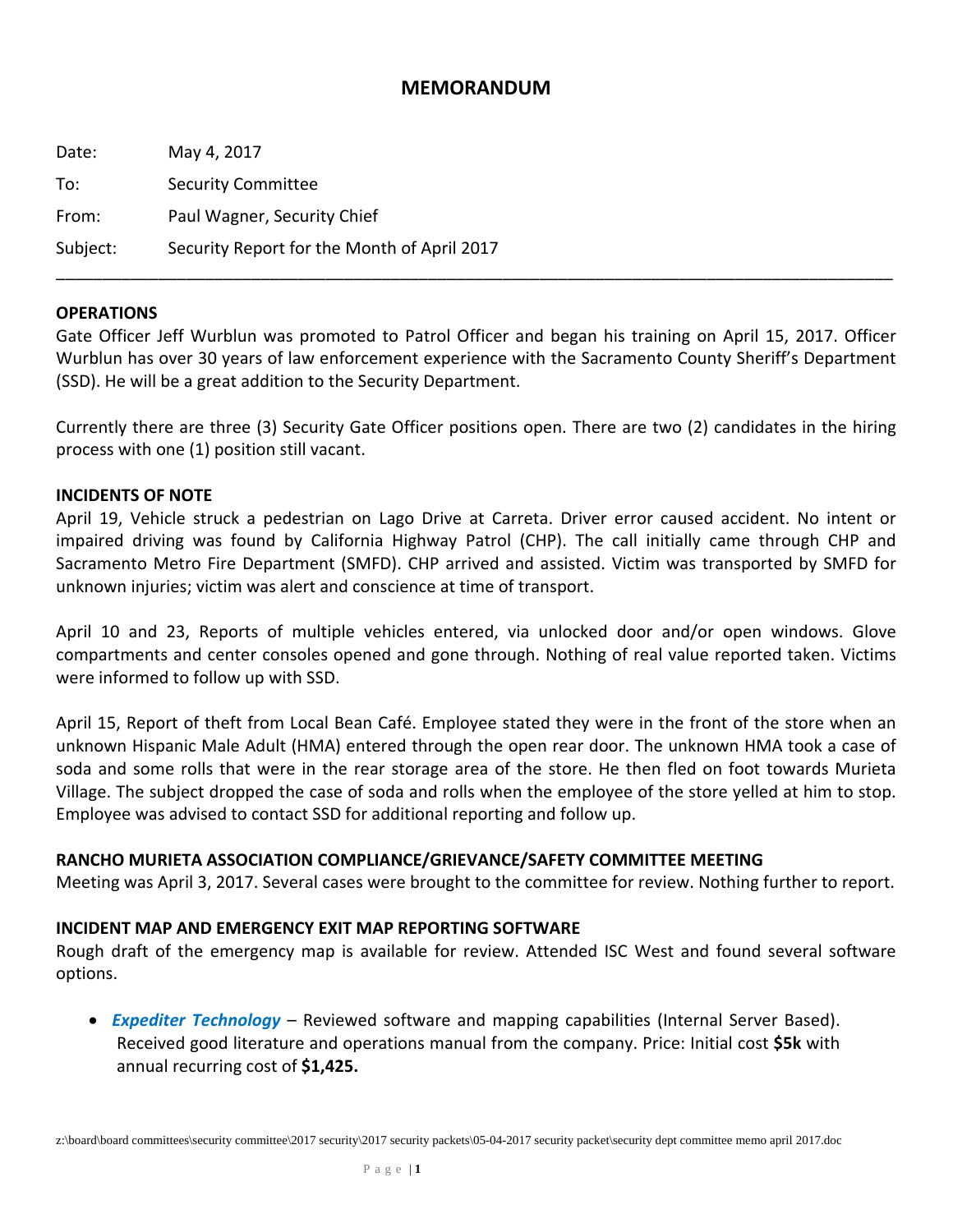- **Ally (Spillman Technologies)** Reviewed software and demo with company representative, has excellent mapping, reporting and analytics (Cloud Based). Received in depth demo and literature. Price: **\$6K** annual recurring cost for 5 licenses and 4 licenses cost would be approx. **\$5K**. No initial cost.
- **Trackforce GardTec** Reviewed software and demo with company representative (Cloud Based). No mapping capabilities at present time, more guard tour based. Price **\$4,800** annual recurring cost. No initial cost.
- **Incident‐Tracker** Reviewed software and indecent/reporting forms (Cloud Based). No mapping capability at present. Good incident reporting and analytics. Price **\$1,200** annual recurring cost. No initial cost.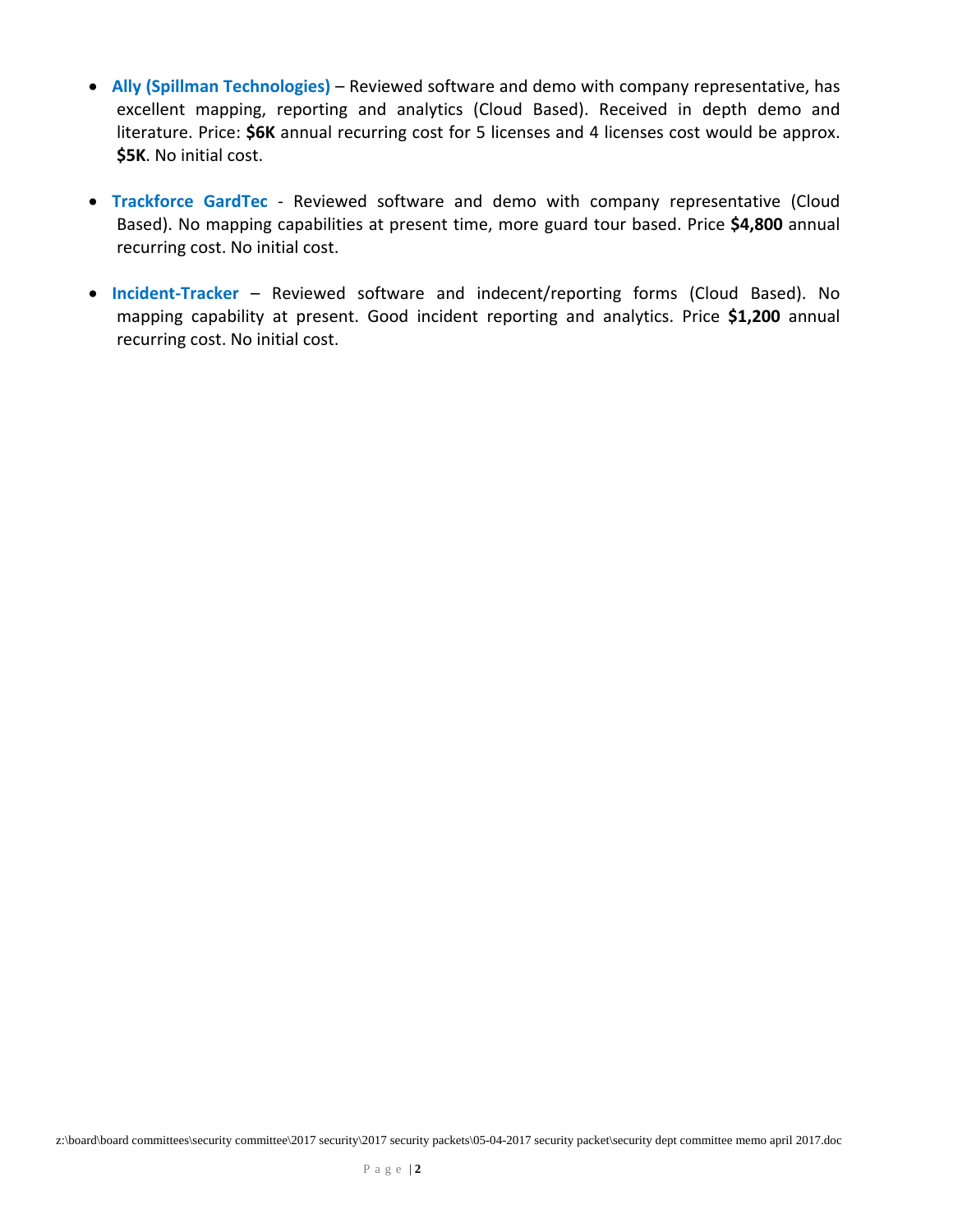

 **RMA Rule Violations Admonishments/Complaints April 2017**

| <b>Total</b>             | 138 |
|--------------------------|-----|
| <b>Gate Entrance</b>     | 34  |
| <b>Fishing License</b>   | 3   |
| Park Hours               | 18  |
| <b>Unsafe Driving</b>    | 1   |
| Back Area w/o Resident   | 4   |
| <b>Stop Sign</b>         | 10  |
| Speeding                 | 12  |
| <b>Unlicensed Driver</b> | 8   |
| Parking                  | 7   |
| <b>Barking Dogs</b>      | 4   |
| Loose/Off Leash Dogs     | 11  |
| Open Garage Door         | 26  |